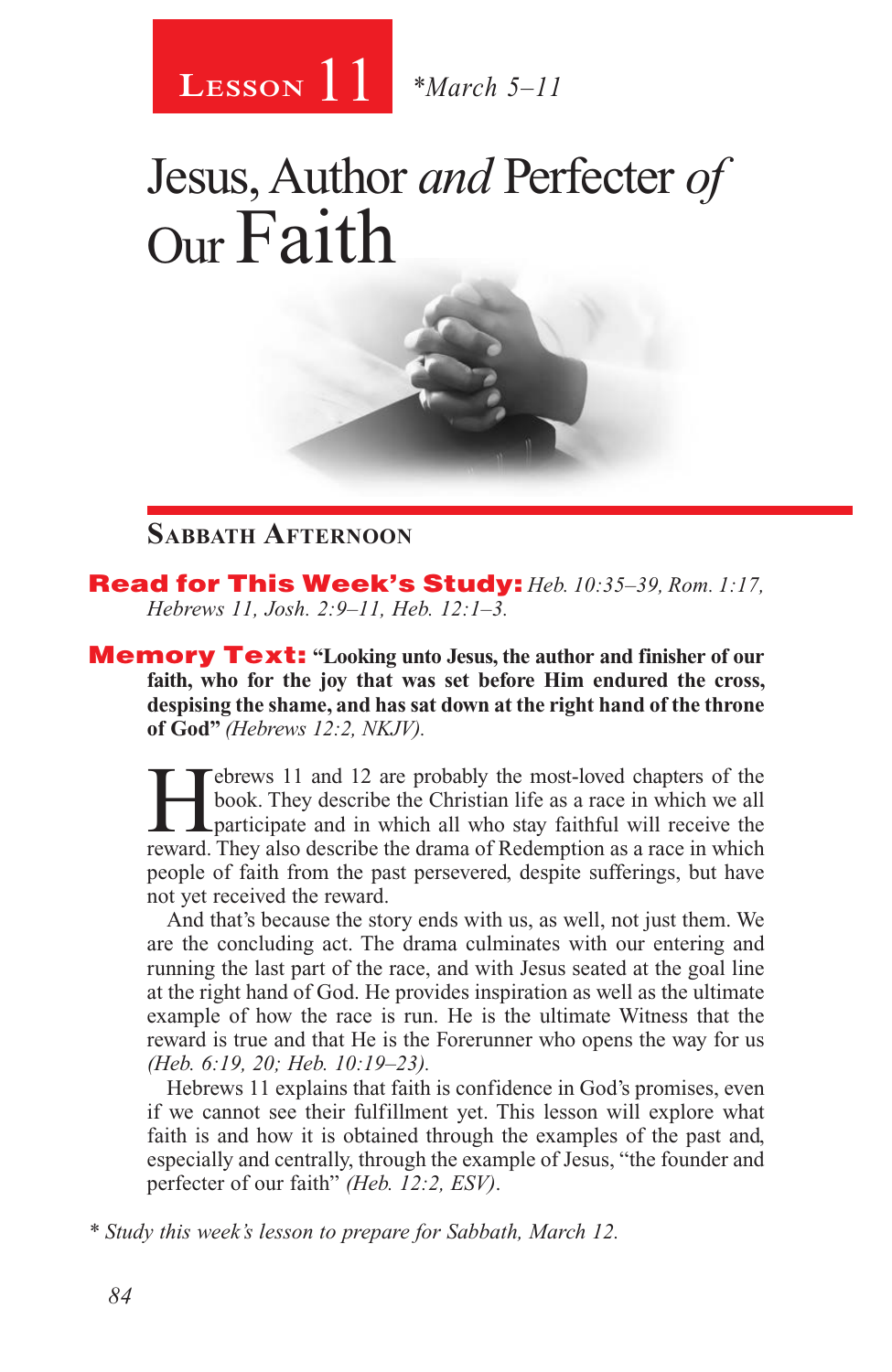### **The Righteous Will Live by Faith**

Read **Hebrews 10:35–39. What is God saying to us in these verses?**

Endurance is a characteristic of God's end-time people, without which they will not be able to receive the promises *(Rev. 13:10, Rev. 14:12)*. In order to endure, however, believers need to "hold fast" their faith *(Heb. 10:23, Heb. 4:14)*. Paul has shown that the desert generation was not able to receive the promise because they lacked faith *(Heb. 3:19)*. Hebrews portrays believers as also at the threshold of the fulfillment of the promises *(Heb. 9:28; Heb. 10:25, 36–38)* and as needing to exercise faith if they want to receive the promises *(Heb. 10:39)*.

\_\_\_\_\_\_\_\_\_\_\_\_\_\_\_\_\_\_\_\_\_\_\_\_\_\_\_\_\_\_\_\_\_\_\_\_\_\_\_\_\_\_\_\_\_\_\_\_\_\_\_\_\_\_\_\_

\_\_\_\_\_\_\_\_\_\_\_\_\_\_\_\_\_\_\_\_\_\_\_\_\_\_\_\_\_\_\_\_\_\_\_\_\_\_\_\_\_\_\_\_\_\_\_\_\_\_\_\_\_\_\_\_

Paul introduces his exposition on faith with a quotation from Habakkuk 2:2–4. Habakkuk had asked God why He tolerated the treacherous people who oppressed the righteous *(Hab. 1:12–17)*. The prophet and his people were suffering; thus, they wanted God to act. God answered, however, that there was an appointed time for the fulfillment of His promise, and they needed to wait *(Hab. 2:2–4)*. Habakkuk and his people lived, like us, between the time of the promise and the time of its fulfillment. God's message continued in Hebrews, " 'He who is coming will come and will not delay' " *(Heb. 10:37, NIV; see also Hab. 2:3)*.

The message refers to Jesus. He is the righteous one, the embodiment of faith, who pleases God and provides life *(Heb. 10:5–10)*.

Why, then, would He "delay"? He won't. He already has come to die for us *(Heb. 9:15–26)*, and He will surely come again at the appointed time *(Heb. 9:27, 28; Heb. 10:25)*.

God's message continued: " 'My righteous one shall live by faith' " *(Heb. 10:38, ESV)*. Paul states the same in Romans 1:17 and Galatians 3:11. Romans 1:16, 17 is especially enlightening because it explains that the righteousness of God is "revealed from faith to faith." What Paul means is that God's faithfulness to His promises comes first, and His faithfulness produces, as its result, our faith and/or faithfulness.

Thus, because God remains faithful to His promises *(2 Tim. 2:13)*, the righteous, in response to God's faithfulness, will remain faithful, as well.

**Why is it important to recognize that our faith results from and feeds on God's faithfulness? How can we learn more to trust in His faithfulness to us and to the promises He has made to us?**

\_\_\_\_\_\_\_\_\_\_\_\_\_\_\_\_\_\_\_\_\_\_\_\_\_\_\_\_\_\_\_\_\_\_\_\_\_\_\_\_\_\_\_\_\_\_\_\_\_\_\_\_\_\_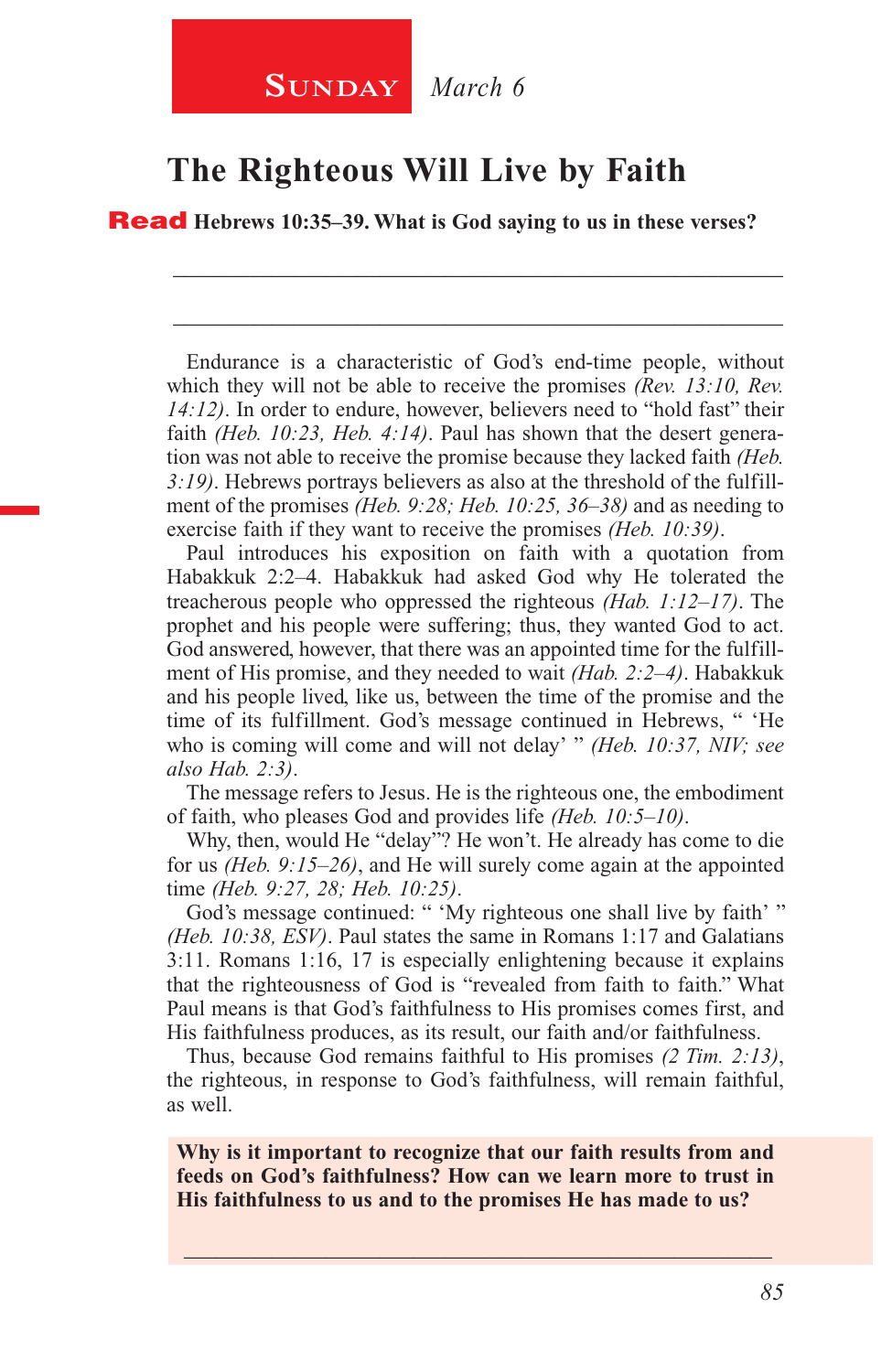### **By Faith, Abraham . . .**

Hebrews defines faith as "confidence in what we hope for and assurance about what we do not see" *(Heb. 11:1, NIV)*. Then it provides a list of faithful people from the history of Israel who exemplify what faith is, and it shows how they manifested that faith by their deeds.

#### Read **Hebrews 11:1–19. What did these "heroes" of faith do that exemplified their faith? How are their actions related to the hope of things not seen?**

Abraham is probably the most important character in this chapter. Abraham's last act of faith is especially instructive regarding the true nature of faith.

\_\_\_\_\_\_\_\_\_\_\_\_\_\_\_\_\_\_\_\_\_\_\_\_\_\_\_\_\_\_\_\_\_\_\_\_\_\_\_\_\_\_\_\_\_\_\_\_\_\_\_\_\_\_\_\_

\_\_\_\_\_\_\_\_\_\_\_\_\_\_\_\_\_\_\_\_\_\_\_\_\_\_\_\_\_\_\_\_\_\_\_\_\_\_\_\_\_\_\_\_\_\_\_\_\_\_\_\_\_\_\_\_

Hebrews notes that God's instruction to Abraham that he offer Isaac as a sacrifice seemed to imply a contradiction on God's part *(Heb. 11:17, 18)*. Isaac was not the only son of Abraham. Ishmael was the firstborn of Abraham, but God had told Abraham that it was all right for him to accept Sarah's request and cast Ishmael and his mother out because God would take care of them, and because Abraham's offspring would be named through Isaac *(Gen. 21:12, 13)*. *In the next chapter, however, God asks Abraham to offer Isaac as a burnt offering.* God's instruction in Genesis 22 seemed to flatly contradict God's promises in Genesis 12–21.

Hebrews concludes that Abraham amazingly solved the conundrum by arriving at the conclusion that God would resurrect Isaac after he had offered him. This is amazing because no one had yet been resurrected. It seems, however, that Abraham's previous experience with God led him to that conclusion. Hebrews 11:12 notes that Isaac was conceived by the power of God from one who was "as good as dead." Paul also noted that despite Abraham's being "as good as dead" and Sarah barren, Abraham believed "in hope . . . against hope, that he should become the father of many nations" because he believed that God "gives life to the dead and calls into existence the things that do not exist" *(Rom. 4:17–20, ESV).* Thus, Abraham must have assumed that if God in some sense already had given life to Isaac from the dead, He could do it again. In God's leading in the past, Abraham saw an intimation of what He could do in the future.

#### **Why is meditating on how God has led our lives in the past so crucial for maintaining our faith and trust in Him now?**

\_\_\_\_\_\_\_\_\_\_\_\_\_\_\_\_\_\_\_\_\_\_\_\_\_\_\_\_\_\_\_\_\_\_\_\_\_\_\_\_\_\_\_\_\_\_\_\_\_\_\_\_\_\_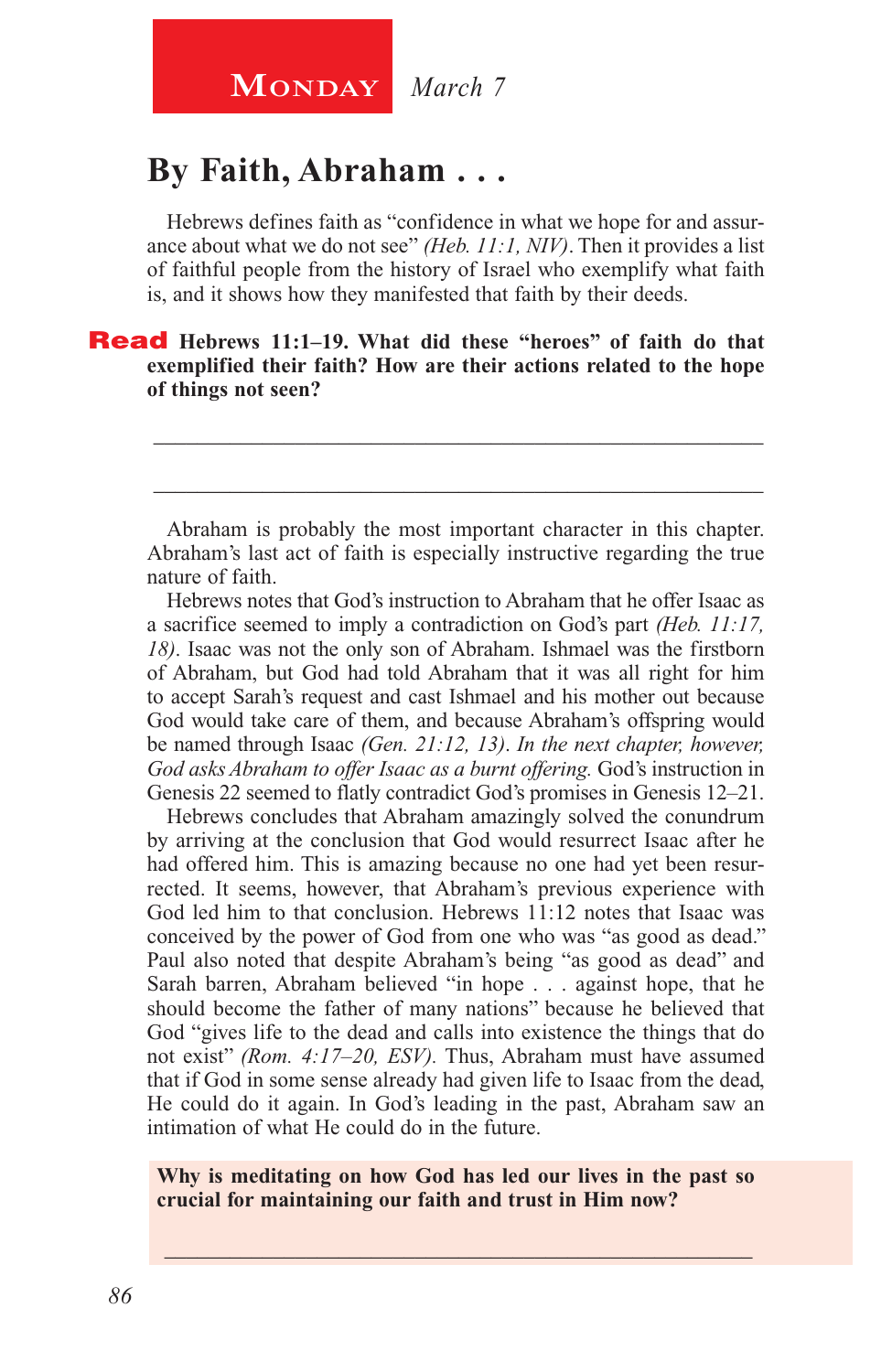#### **Tuesday** *March 8*

#### **Moses: Believing in the Unseen**

Read **Hebrews 11:20–28. What did these men of faith do? How are their actions related to hope and to things not seen?**

\_\_\_\_\_\_\_\_\_\_\_\_\_\_\_\_\_\_\_\_\_\_\_\_\_\_\_\_\_\_\_\_\_\_\_\_\_\_\_\_\_\_\_\_\_\_\_\_\_\_\_\_\_\_\_\_

\_\_\_\_\_\_\_\_\_\_\_\_\_\_\_\_\_\_\_\_\_\_\_\_\_\_\_\_\_\_\_\_\_\_\_\_\_\_\_\_\_\_\_\_\_\_\_\_\_\_\_\_\_\_\_\_

Moses is the second major example in this chapter of faith. The life of Moses is introduced and concluded by two actions of defiance to the king. His parents hid him when he was born, because "they were not afraid of the king's edict" *(Heb. 11:23, ESV)*, and Moses left Egypt, "not being afraid of the anger of the king" *(Heb. 11:27, ESV).* The most significant action of Moses was, however, that he "refused to be called the son of Pharaoh's daughter" *(Heb. 11:24)*. The reference to Moses' adoptive mother as "Pharaoh's daughter" suggests that he was slated to be the next Pharaoh. Moses, however, was willing to leave behind the prospect of becoming the ruler of the most powerful nation at that time and to become, instead, the leader of newly freed slaves—refugees, actually.

#### Compare **Hebrews 11:24–27 and Hebrews 10:32–35. What were the similarities between the situation of the original recipients of Hebrews and the experience of Moses?**

The greatness of Moses was that he was able to see beyond the promises of the king of Egypt and look toward the unseen, namely, the promises of God. Hebrews says the key was that Moses' sight was fixed on "the reward," not on the riches of Egypt. This reward is the same reward mentioned in Hebrews 10:35, which God has promised to all who believe in Him.

\_\_\_\_\_\_\_\_\_\_\_\_\_\_\_\_\_\_\_\_\_\_\_\_\_\_\_\_\_\_\_\_\_\_\_\_\_\_\_\_\_\_\_\_\_\_\_\_\_\_\_\_\_\_\_\_

\_\_\_\_\_\_\_\_\_\_\_\_\_\_\_\_\_\_\_\_\_\_\_\_\_\_\_\_\_\_\_\_\_\_\_\_\_\_\_\_\_\_\_\_\_\_\_\_\_\_\_\_\_\_\_\_

Paul's words about Moses' decision must have echoed powerfully in the hearts of his original readers. They had been enduring reproaches and insults because of their faith in Christ. They also had been afflicted and lost their possessions *(Heb. 10:32–34)*. Some were in prison *(Heb. 13:3).* In parallel sense, Moses chose to be mistreated with God's people, exchanging the wealth of Egypt for bearing the insults associated with Christ because he believed that the reward of Christ was greater than whatever Egypt could offer.

**What are some of the struggles that you have faced because of your faith? What have you had to give up for it? Why, ultimately, is the reward worth it, even if you can't see it now?**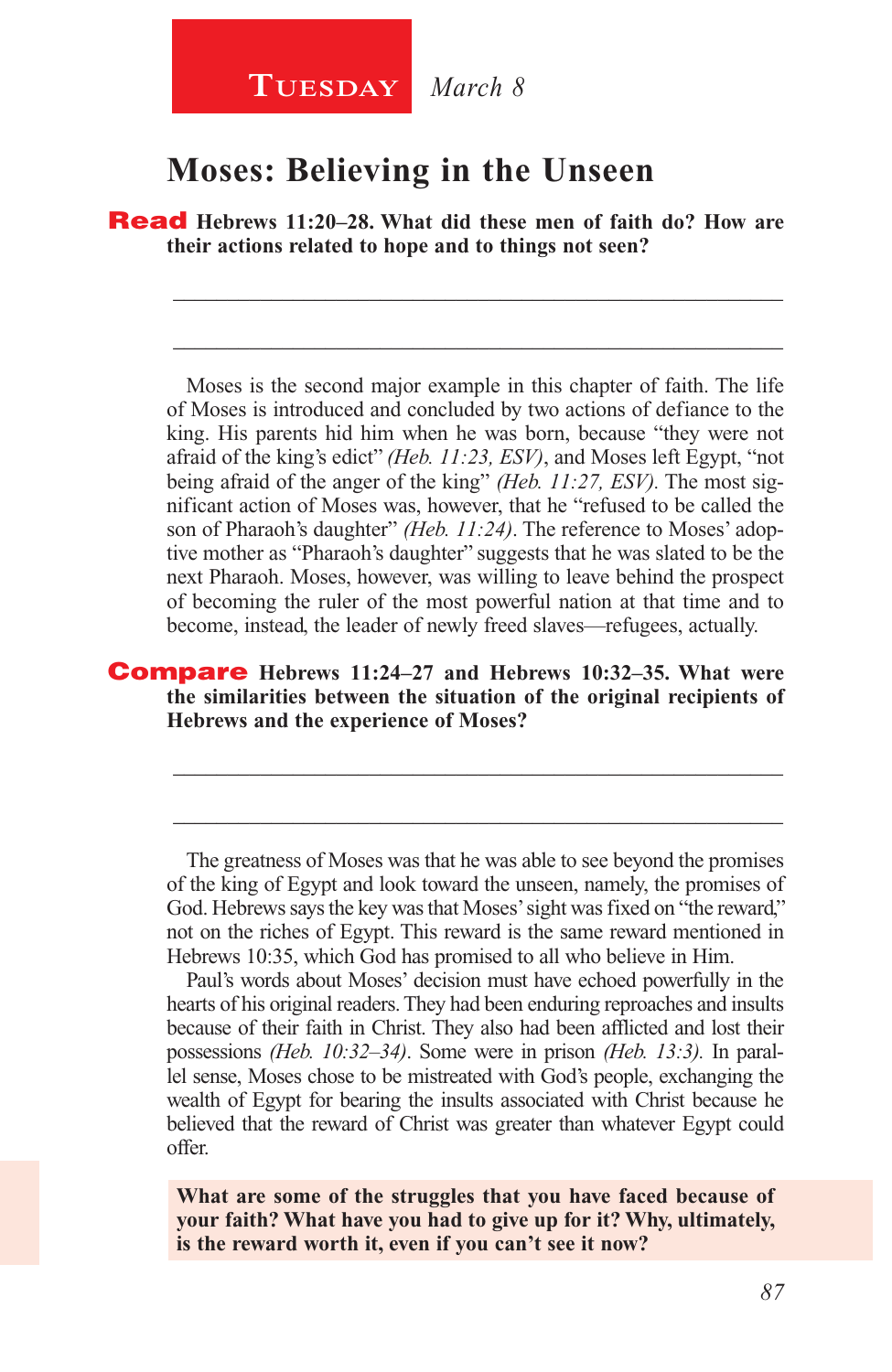### **WEDNESDAY** March 9

#### **By Faith, Rahab and the Rest . . .**

Read **Hebrews 11:31 and Joshua 2:9–11. Why was Rahab, a pagan prostitute, included in this text of sacred biblical characters?**

Rahab is probably the most unexpected character whom we find in Hebrews 11. Rahab is one of two women mentioned by name. She is the tenth in the list, the first being forefathers and patriarchs of Israel, and each one is regarded as being righteous. When we come to her, we find that she not only is a woman but also a Gentile prostitute.

\_\_\_\_\_\_\_\_\_\_\_\_\_\_\_\_\_\_\_\_\_\_\_\_\_\_\_\_\_\_\_\_\_\_\_\_\_\_\_\_\_\_\_\_\_\_\_\_\_\_\_\_\_\_\_\_

\_\_\_\_\_\_\_\_\_\_\_\_\_\_\_\_\_\_\_\_\_\_\_\_\_\_\_\_\_\_\_\_\_\_\_\_\_\_\_\_\_\_\_\_\_\_\_\_\_\_\_\_\_\_\_\_

The most surprising thing is that she also is the thematic center and climax of the chapter. The list is organized in a unique way. Each entry begins with the repetitive use of the phrase "by faith." The basic pattern is "By faith, So-and-so did such and such" or "By faith, such and such happened to So-and-so." This repetitive pattern increases the expectation in the reader to hear the climactic assertion that "*by faith, Joshua led the people into the promised land*."

But that's not what the text says. Instead, Joshua is passed over, and the prostitute takes his place. After the mention of Rahab, the repetitive pattern ends abruptly with "and what more shall I say?" *(Heb. 11:32, NKJV)*. Then, Paul hurriedly lists some names and events that he does not explain in detail.

Rahab's deed of faith was that she heard, believed, and obeyed, even though she did not see. She did not see the plagues of Egypt or the deliverance in the Red Sea or the water flow from the rock or the bread descend from heaven, yet, she believed. She was a good exemplar for the audience of Hebrews, who did not hear Jesus preach or see Him do a miracle, and for us, as well, who did not see any of these things either.

"Rahab was a harlot who lived on the wall of Jericho. She hid the two Israelite spies sent to check out the defenses of that city. Because of her kindness to them, and her declaration of belief in God, the spies promised that the lives of Rahab and her family would be spared when the attack came on Jericho."—Introduction to Rahab found in Ellen G. White, *Daughters of God*, p. 35.

Paul then continues *(Heb. 11:35–38)* with a list of the hardships many faced. The phrase "refusing to accept release" *(Heb. 11:35, ESV)*  implies that they had the possibility to escape but chose not to, because their sights were set on the reward of God.

#### **Though we have not seen any of these things happen (the six-day Creation, the Exodus, the cross of Christ), why do we have so many good reasons for believing that they did?**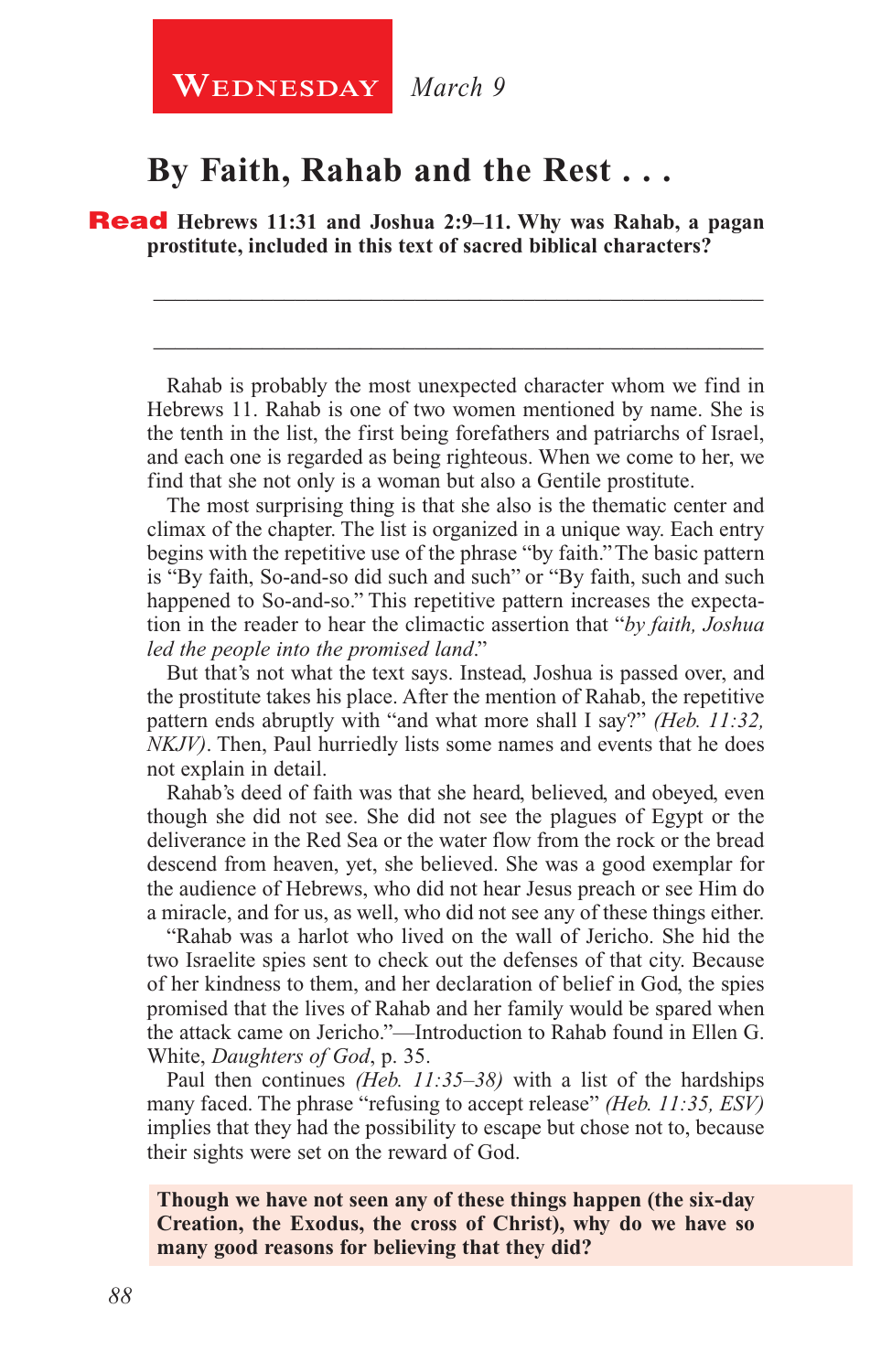### **Thursday** *March 10*

#### **Jesus, the Author and Perfecter of Our Faith**

Read **Hebrews 12:1–3. What do these verses ask us to do?**

The climax of the exposition on faith really arrives with Jesus in Hebrews 12. Paul started the letter with Jesus, who is the "coming one" and who "will not delay" *(Heb. 10:37, ESV),* and Paul concludes it with Jesus the "perfecter" of our faith *(Heb. 12:2, ESV)*. Jesus is the "author and perfecter of faith" *(NASB)*. This means that Jesus is the One who makes faith possible and is the Example who perfectly embodies what a life of faith is all about. With Jesus, faith has reached its perfect expression.

\_\_\_\_\_\_\_\_\_\_\_\_\_\_\_\_\_\_\_\_\_\_\_\_\_\_\_\_\_\_\_\_\_\_\_\_\_\_\_\_\_\_\_\_\_\_\_\_\_\_\_\_\_\_\_\_

\_\_\_\_\_\_\_\_\_\_\_\_\_\_\_\_\_\_\_\_\_\_\_\_\_\_\_\_\_\_\_\_\_\_\_\_\_\_\_\_\_\_\_\_\_\_\_\_\_\_\_\_\_\_\_\_

Jesus is the "founder" *(Heb. 12:2, ESV),* or author or pioneer, of our faith in at least three senses.

First, He is the only one who has finished the race in its fullest sense. The others talked about in the previous chapter have not yet reached their goal *(Heb. 11:39, 40)*. Jesus, however, has entered God's rest in heaven and is seated at the Father's right hand. We, together with these others, will reign with Jesus in heaven *(Rev. 20:4).*

Second, it was actually Jesus' perfect life that has made it possible for these others to run their race *(Heb. 10:5–14).* If Jesus had not come, the race of everyone else would have been futile.

Finally, Jesus is the reason we have faith. As one with God, He expressed the faithfulness of God toward us. God never gave up in His efforts to save us, and that is why we will reach the reward in the end if we don't give up. Jesus ran with patience and remained faithful, even when we were faithless *(2 Tim. 2:13)*. Our faith is only a response to His faithfulness.

In the end, Jesus is the "perfecter" of faith because He perfectly exemplifies how the race of faith is run. How did He run? He laid aside every weight by giving up everything for us *(Phil. 2:5–8)*. He never sinned, ever. Jesus held His sight firmly on the reward, which was the joy set before Him, that of seeing the human race redeemed by His grace. So, He endured misunderstanding and abuse; He stared down the shame of the cross *(Heb. 12:2, 3).*

Now it is our turn to run. Though we can never achieve what Jesus did in our own strength, we have His perfect example before us, and so by faith in Him, and keeping our eyes on Him (as have the others before us), we press on ahead in faith, trusting in His promises of a great reward.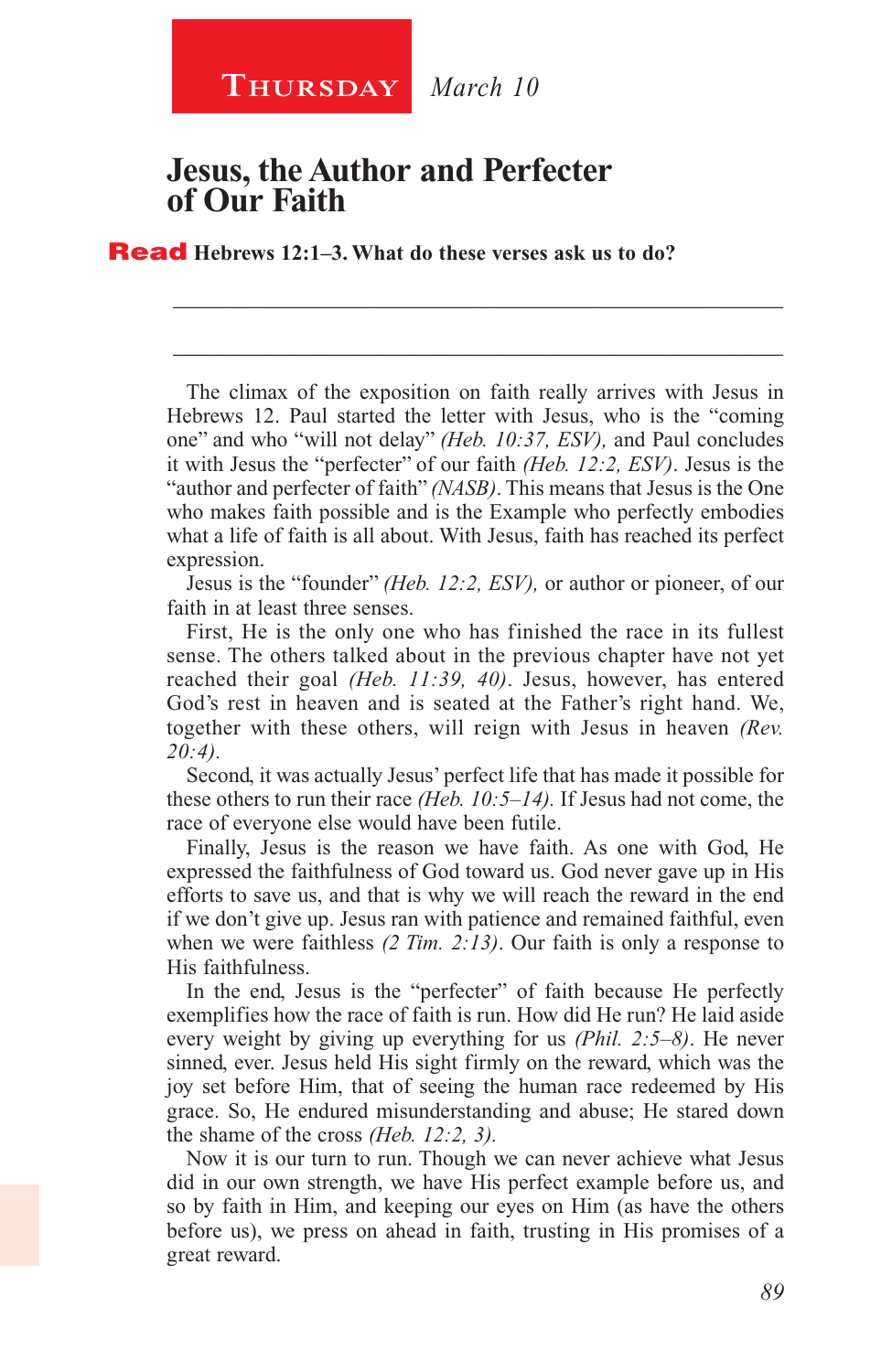### $\begin{array}{|c|c|c|} \hline \textbf{FRIDAY} & \textit{March 11} \hline \end{array}$

**Further Thought:** "By faith you became Christ's, and by faith you are to grow up in Him—by giving and taking. You are to give all,—your heart, your will, your service,—give yourself to Him to obey all His requirements; and you must take all,—Christ, the fullness of all blessing, to abide in your heart, to be your strength, your righteousness, your everlasting helper,—to give you power to obey."—Ellen G. White, *Steps to Christ*, p. 70.

"God never asks us to believe, without giving sufficient evidence upon which to base our faith. His existence, His character, the truthfulness of His word, are all established by testimony that appeals to our reason; and this testimony is abundant. Yet God has never removed the possibility of doubt. Our faith must rest upon evidence, not demonstration. Those who wish to doubt will have opportunity; while those who really desire to know the truth will find plenty of evidence on which to rest their faith.

"It is impossible for finite minds fully to comprehend the character or the works of the Infinite One. To the keenest intellect, the most highly educated mind, that holy Being must ever remain clothed in mystery. 'Canst thou by searching find out God? canst thou find out the Almighty unto perfection? It is as high as heaven; what canst thou do? deeper than hell; what canst thou know?' Job 11:7, 8."—Ellen G. White, *Steps to Christ*, p. 105.

#### Discussion Questions:

 **An early Christian scholar once wrote: "***Credo ut intelligam***," Latin for "I believe in order that I may understand." Hebrews 11:3 says that "by faith we understand"** *(NKJV).* **What is the relationship between faith and understanding? Why does faith often come before understanding? That is, why must we sometimes reach out in faith in what, at least at first, we don't understand, and then afterward more understanding will come?**

**2** The Greek word *pistis* means both "faith" and "faithfulness." Why **are both meanings important in seeking to understand what living "by faith" means? How did the people in Hebrews 11 show, by their faithfulness, the reality of their faith? How can we do the same?**

 **Though we understand that faith is a gift of God** *(Rom. 12:3)***, what role do we play, if any, in receiving and maintaining that gift?**